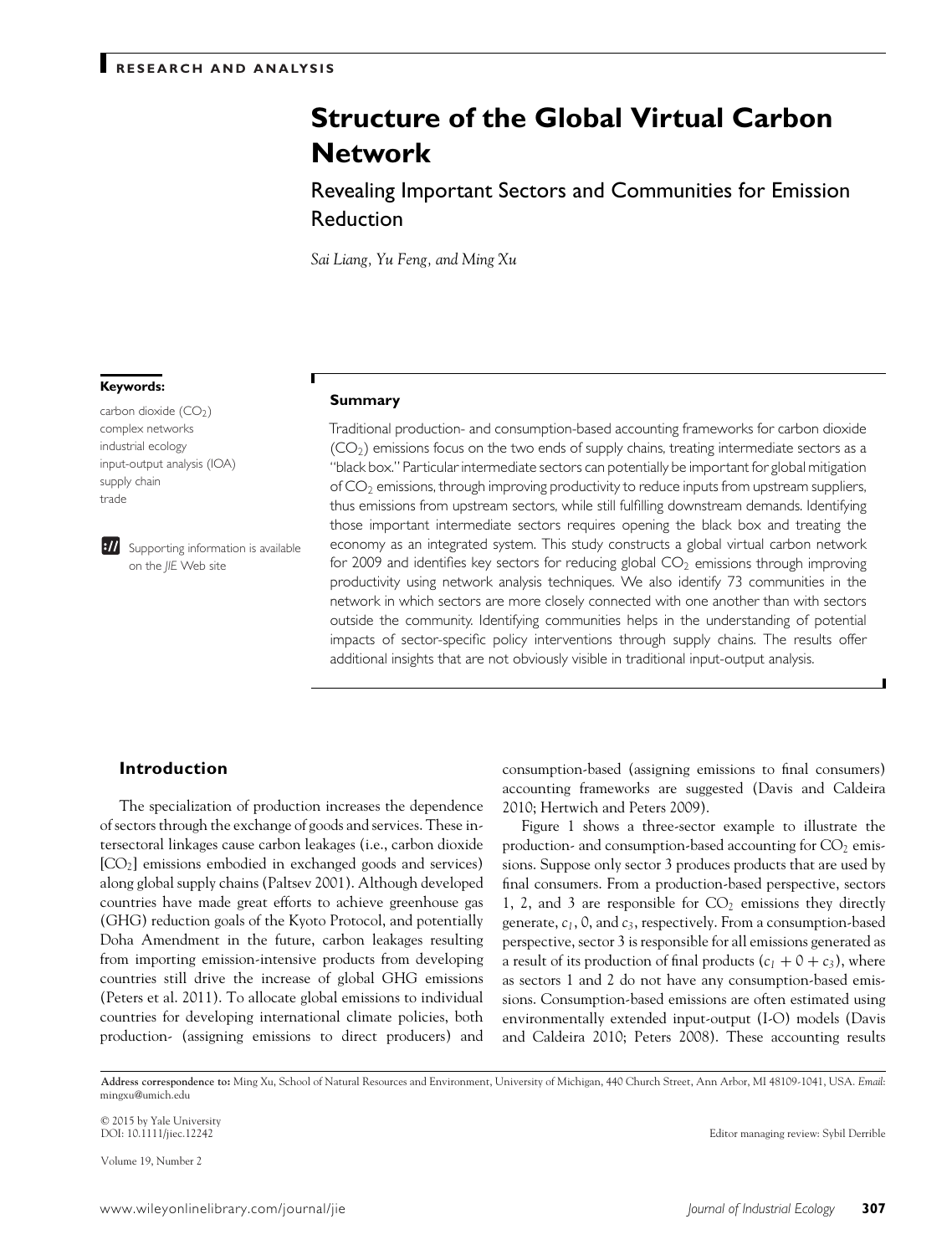

**Figure I** Three-sector example illustrating production- and consumption-based accounting of emissions.

can help develop policies focusing on either reducing carbon intensity in the production sectors or altering consumption patterns in the consumption sectors.

The production- and consumption-based emission accounting frameworks essentially identify either upstream sectors directly generating emissions (e.g., sector 1) or downstream sectors indirectly inducing the generation of emissions (e.g., sector 3) as important for climate policies. However, sectors in between often receive less attention. Potentially, those sectors along the supply chain can also be important for emission mitigation. For example, if sector 2 in figure 1 improves its production efficiency (i.e., using less inputs from sector 1 to produce the same amount of outputs for sector 3), it could reduce the production of sector 1, thus emissions from sector 1, while still providing the same amount of outputs for sector 3. Therefore, sector 2 can potentially contribute to the economy-wide emissions reduction by improving its production efficiency. Policies encouraging firms in sector 2 to improve production efficiency can be more acceptable and effective because they can also help reduce production cost by using less inputs from upstream suppliers. To identify those sectors that can help reduce the economy-wide emissions through improving production efficiency, one needs to examine specific supply chains instead of only focusing on aggregated production- or consumption-based emissions for individual sectors.

Structural path analysis (SPA), based on I-O models, is used to study supply chains in an economy at the sector level (Skelton et al. 2011). However, SPA focuses on measuring contributions of *separate*supply chain paths to *particular* sectors. It can identify important paths with respect to particular sectors (e.g., the path from sector 1 to 2 then to 3 is important to sector 3), but cannot identify key sectors important to the entire economy or the emissions of the entire economy (e.g., sector 2 to the economywide emissions). Identifying those sectors requires measuring their importance based on full intersectoral linkages, instead of individual supply chains.

In addition to the importance of individual sectors, it is also useful to identify clusters of sectors that can potentially reduce emissions collectively using the same or similar policy interventions (Kagawa et al. 2013). Sectors in the same cluster tend to have stronger relationships with one another than with sectors outside the cluster. The effects of policy interventions would spread faster within the same cluster. In this study, we

aim to answer two research questions related to the structure of the global trade network and its environmental implications: (1) Which sectors are important to mitigating global  $CO<sub>2</sub>$  emissions through improving production efficiency? and (2) What are clusters of sectors that are important to mitigate global  $CO<sub>2</sub>$ emissions through improving production efficiency?

Modern network analysis (Barabási and Albert 1999; Newman 2003; Strogatz 2001; Watts and Strogatz 1998) offers an ideal framework for these questions. Rooted in graph theory, modern network analysis emerges as a "data-driven" approach for characterizing the structure of large-scale, networklike complex systems to infer the causality between the structure and functionality of the systems (Newman 2010). In particular, a network consists of nodes (or vertexes) that are connected with one another through links (or edges). The structure of a network essentially reflects the specific way that nodes are connected by links. Network analysis provides a suite of techniques and metrics to comprehend the structure of a network and relate it to the functionality of the system represented by the network. In this study, we answer the above-mentioned research questions by examining the structural features of a global virtual carbon network built upon a global environmentally extended multiregional input-output (EE-MRIO) database using network analysis techniques.

# **Methods and Data**

## *The Global Virtual Carbon Network*

In an I-O model, an economy comprises sectors that are interdependent with each other through the exchange of goods and services. The I-O model tracks both direct and indirect supply-demand interdependencies among sectors within the entire economy. Multiregional input-output (MRIO) models are usually used to describe the global economy at the sector scale, such as Eora (Lenzen et al. 2013), the World Input-Output Database (WIOD) (Dietzenbacher et al. 2013), and the Global Trade and Analysis Project (Andrew and Peters 2013). An MRIO-based global economy can be regarded as a network in which nodes represent economic sectors, and links connecting nodes stand for the economic transactions between sectors (Nemeth and Smith 1985; Smith and White 1992). We can construct a global virtual carbon network based on the global MRIO model with a satellite account of  $CO<sub>2</sub>$  emissions. In this network, nodes are economic sectors, whereas links are virtual carbon flows among sectors (i.e.,  $CO<sub>2</sub>$  emissions embodied in traded goods or services from one sector to another).

Based on the embodied emission concept (Subak 1995) and the EE-MRIO model, we represent the global virtual carbon Q using equation (1):

$$
Q = diag(E) * (I - A)^{-1} * diag(y)
$$
 (1)

where Q is a matrix with the element  $q_{ii}$  indicates the transfer of embodied  $CO<sub>2</sub>$  emissions from sector *i* to sector *j* to satisfy the final demand of products from sector *j*; vector E represents each sector's direct  $CO<sub>2</sub>$  emissions for one unit of its total output;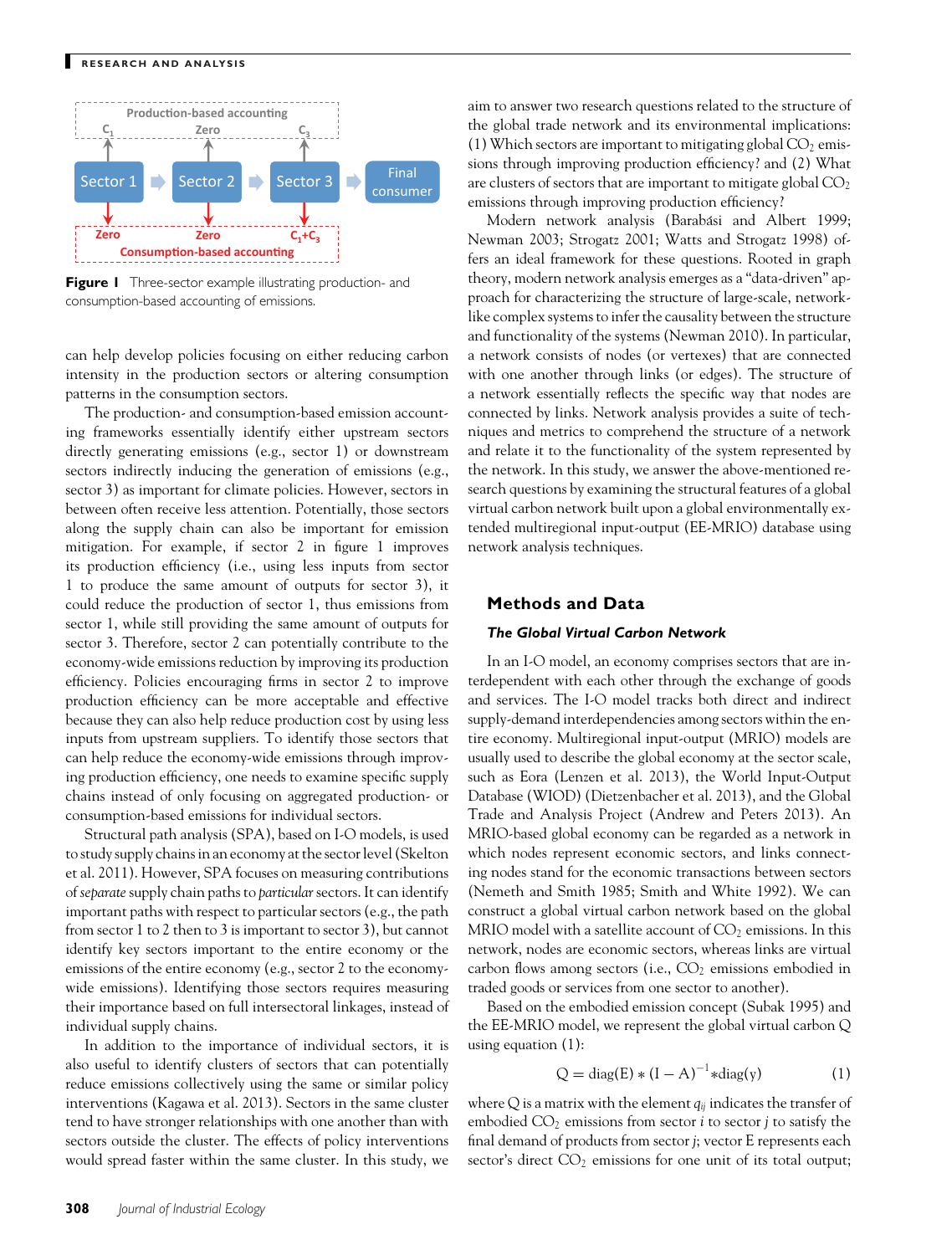matrix A is the direct requirement coefficient matrix illustrating direct intersectoral relationships (Miller and Blair 2009); I is the identity matrix; matrix  $(L-A)^{-1}$  is the Leontief inverse matrix characterizing both direct and indirect intersectoral relationships (Lenzen 2007; Miller and Blair 2009); vector *y* indicates the final demand of each sector's products; and the notation "diag" means diagonalizing the vector within the parenthesis.

The global virtual carbon network  $C = (N, L)$  can be constructed based on Q. The set of nodes is expressed as  $N =$  $\{1,\ldots,n\}$ , the set of directed links is expressed as  $L = \{(i,j) | q_{ij} > i\}$ 0}, and the weight of link (*i*,*j*) is *qij*.

This study is based on the WIOD (released in November 2013) (Dietzenbacher et al. 2013). The WIOD database covers 41 countries/regions (including 40 major countries/regions and the "rest of the world" [RoW]), 1,435 economic sectors (35 economic sectors per region), and a satellite account of sectoral  $CO<sub>2</sub>$  emissions. Treating sectoral  $CO<sub>2</sub>$  emissions as the satellite account of the MRIO table, we can construct the EE-MRIO model to describe relationships between the global economy and  $CO<sub>2</sub>$  emissions at the sector scale (Wiedmann et al. 2011). We construct the EE-MRIO model in this study using the WIOD 2009 data. Detailed descriptions of the EE-MRIO model and WIOD can be found in Dietzenbacher and colleagues (2013).

#### *Centrality of the Global Virtual Carbon Network*

A variety of real-world networks show strong heterogeneity (Clauset et al. 2009), which indicates that the network is not randomly connected and particular nodes or links play different roles in the network. In particular, different roles nodes or links playing can be topologically approximated by their positions in the network. *Betweenness* and *closeness* are two metrics often used to measure the centrality of nodes or links. They are both based on the concept of shortest path, which is the path connecting two particular nodes in the network with the least number of steps among all possible paths.

The shortest path concept is suitable for most real-world networks studied in the literature, such as social networks, power grid, and transportation networks. The main functionality of these networks is to efficiently mobilize information or objects. Taking the social network, for example, the benefit of forming a social network is to make the information exchange more efficient. In other words, a social network exists in order to transfer the information from one node to another at the highest possible efficiency. This efficiency can be considered as the ratio between the steps required to connect one node to another to the amount of the information transferred. The social network is unweighted, so the amount of the information transferred is always 1. Thus, the most efficient path connecting one node with another is the shortest path, and shortest paths are desired outcomes.

The specialization of production benefits countries by creating values (Hummels et al. 2001). Thus, for I-O networks, the benefit of forming a network is to create as much added value as possible. In other words, we are interested in the circulation of monetary flows in the I-O networks instead of quickly moving goods or exchanging services. In the IO-based global virtual carbon network, the cost of intersectoral connections is the amount of  $CO<sub>2</sub>$  emissions generated along the specific supply chain, whereas the benefit is the value added incurred along the supply chain. To identify the "hotspots" of  $CO<sub>2</sub>$  mitigation policies, we concern the most inefficient paths, which are paths causing the largest  $CO<sub>2</sub>$  emissions in the source industry *i* owing to 1 unit of value added created in the destination industry *j*. Therefore, we compute betweenness and closeness differently for the I-O-based global virtual carbon network using the *strongest path* (SP) concept. We recognize that there are many ways to describe the interactions among sectors. We choose the SP concept to demonstrate how modern network analysis tools can be applied to the analysis of IO-based networks, whereas using other metrics to describe the interactions among sectors remains as an interesting research avenue for the future.

#### *Strongest Path*

We define a path from sector *i* to sector *j* as a particular supply chain that starts from sector *i* and ends at sector *j* through a sequence of other sectors with any given sector appearing no more than once. Formally, a path from sector *i* to *j* is identified as  $P_{ij}$ { $k_1, k_2, \ldots, k_m$ } =  $i \rightarrow k_1 \rightarrow k_2 \rightarrow \ldots \rightarrow k_m \rightarrow j$ , where  $i \neq k_1 \neq j$  $k_2 \neq \ldots \neq k_m \neq j$  and  $0 \leq m \leq (n-2)$ . The number of direct connections that compose the path is defined as the step of this particular path  $(m + 1)$ . For example,  $P_{14}$ {2} represents the two-step path from sector 1 to sector 4 through sector 2, whereas  $P_{14}$  stands for the direct path (one step) from sector 1 to sector 4 without passing through any other sectors. Each path characterizes a particular relationship between two sectors. In addition, paths containing circular loops are not considered in this study to avoid infinite searches for supply-chain paths. For instance, *P*14{2,3,2} is not a legitimate path because sector 2 appears more than once in the path. Allowing a sector appears no more than once in a path prevents circular supply chains from occurring (e.g.,  $1 \rightarrow 2 \rightarrow 3 \rightarrow 2 \rightarrow 4$  contains a circular supply chain  $2\rightarrow 3\rightarrow 2$ ).

The number of all possible paths from sector *i* to sector *j* is given by equation(2):

$$
p = 1 + (n - 2) + (n - 2) (n - 3) + \dots + (n - 2)!
$$
  
= 
$$
\sum_{i=1}^{n-2} \frac{(n-2)!}{i!}
$$
 (2)

Among all possible paths from sector *i* to sector *j*, there is one particular path that causes the largest  $CO<sub>2</sub>$  emissions in the source industry *i* owing to 1 unit of value added created in the destination industry *j*. We define this particular path as the SP from sector *i* to sector *j*. An SP represents the most inefficient path among all possible paths from a particular sector to another. For an IO-based network with *n* sectors, the number of SPs is  $n(n - 1) = n^2 - n$ .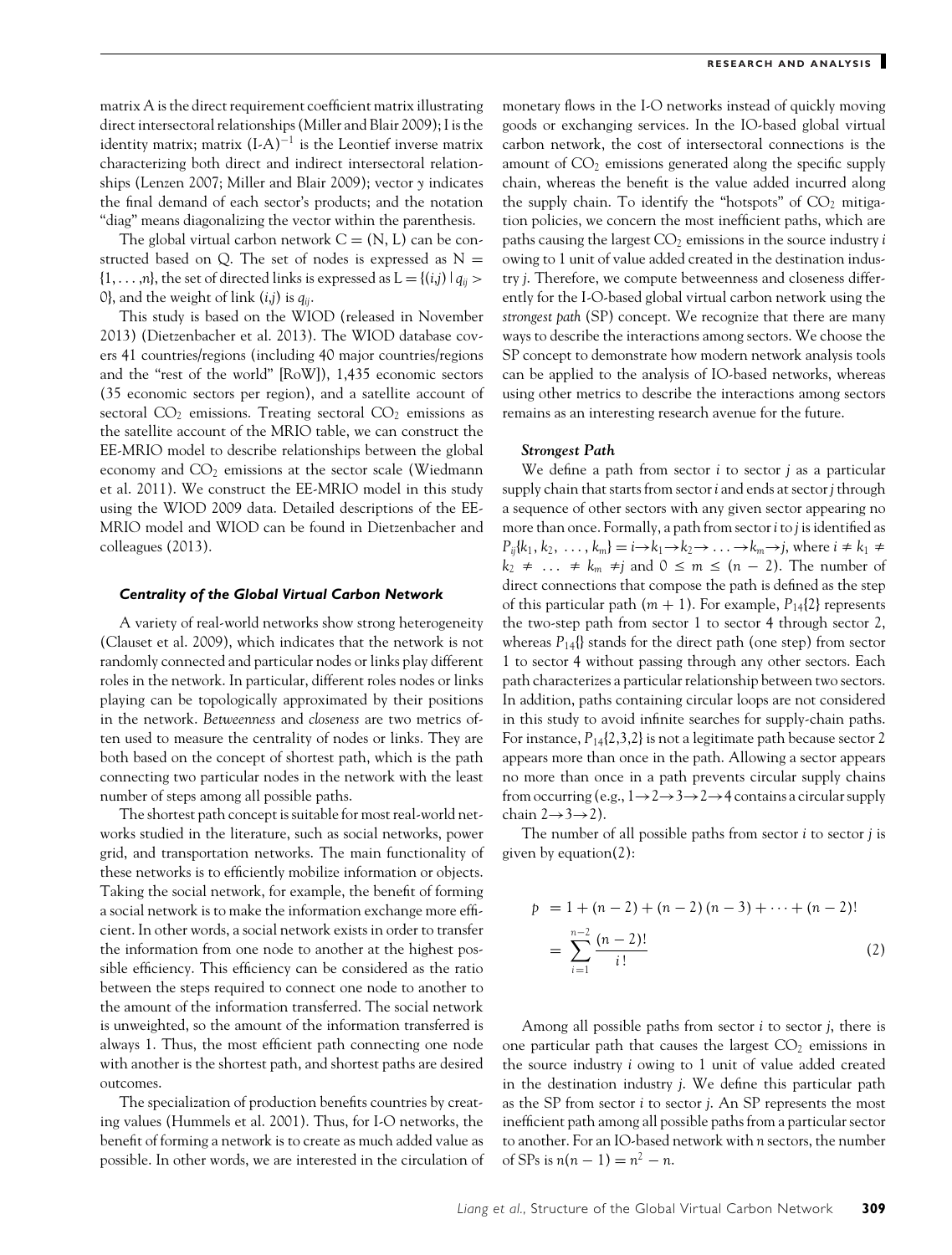In particular, SPs are measured using the direct requirement coefficient matrix **A** (equation (3):

$$
A = Z(\text{diag}(x))^{-1}
$$
 (3)

where  $n \times n$  matrix Z represents the intermediate intersectoral economic flows, and vector *x* indicates each sector's total output.

Equation (4) measures the strength of a particular path  $P_{ii}[k_1,$  $k_2, \ldots, k_m$  in the global virtual carbon network:

$$
q_{P_{ij}\{k_1,k_2,\cdots,k_m\}} = \frac{e_i a_{ik_1} a_{k_1k_2} \cdots a_{k_m j} x_j}{v_j} \tag{4}
$$

where  $e_i$  is from vector E,  $a_{ik_1}, a_{k_1k_2}, \ldots, a_{k_m}$  are from matrix A, and *vj* indicates value-added of sector *j*.

The SP from sector *i* to sector *j* in the global virtual carbon network is the path with the largest strength, expressed as *SPij*.

To compare roles of sectors playing in transmitting  $CO<sub>2</sub>$ emissions and economic values, this study also examines the centrality of the global economic network. The strength of a particular path  $P_{ij}^e$  { $k_1, k_2, \ldots, k_m$ } in the global economic network is measured by equation (5):

$$
q_{P_{ij}^e\{k_1, k_2, \cdots, k_m\}} = \frac{a_{ik_1}a_{k_1k_2}\cdots a_{k_mj}x_j}{v_j}
$$
(5)

Similarly, the SP from sector *i* to sector *j* in the global economic network is the path with the largest strength, expressed as  $SP^e_{ij}$ .

It is worth noting that the SP concept in this study is different from the concept of average propagation length (APL) (Dietzenbacher et al. 2005) in I-O analysis (IOA). The APL packs all intermediate paths between two nodes together and hence cannot support path-based centrality analysis. Dijkstra's algorithm is widely used for fast searching for shortest paths in a network (Dijkstra 1959; Thomas and Philip 2010). With slight modification, Dijkstra's algorithm can be used to search for SPs in an I-O-based global virtual carbon network and global economic network. The modified Dijkstra/I-O algorithm is described as the pseudocode in supporting information S1 on the Journal's website.

#### *Strongest Path Betweenness and Closeness*

Betweenness, in traditional network analysis, is defined as the number of shortest paths passing through a particular node or link. To take into account the strengths of SPs in I-Obased networks, we define the SP betweenness of sector *i* as the weighted sum of the strengths of all SPs in the I-O-based network passing through it, excluding SPs' start or end at it. For sector *i*, its SP betweenness  $b_i$  is described by equation (6):

$$
b_i = \sum_{s=1, s \neq i}^{n} \sum_{t=1, t \neq i}^{n} (v_t \, \text{S} \, P_{st}) \tag{6}
$$

where  $i \subset P_{st}$ .

SP betweenness reveals the importance of a sector in the I-O-based network as a center transmitting or facilitating the creation of economic values or environmental impacts. A sector with high SP betweenness may not be large in terms of conventional metrics measuring the importance of sectors, such as direct energy use or emissions, total outputs, final demands, or value added. Therefore, SP betweenness allows for identifying those sectors that are important in transmitting or facilitating the creation of economic values or environmental impacts, but not obviously visible using traditional metrics. Identifying these sectors can potentially lead to the identification of important sectors for effective policy interventions.

Another commonly used metric for network centrality is closeness, which measures how far a particular node is to all other nodes based on their shortest paths. In I-O-based networks, we define two SP-based closeness measures. In particular, SP downstream closeness is the average value of all SPs starting from a particular sector *i* (equation (7):

$$
c_i^D = \frac{1}{n-1} \sum_{j=1, j \neq i}^n (v_j \, \text{S} \, P_{ij}) \tag{7}
$$

Similarly, SP upstream closeness is defined as the average value of all SPs ending at a particular sector *j* (equation (8):

$$
c_j^U = \frac{1}{n-1} \sum_{i=1, i \neq j}^n (v_j \, \mathsf{S} \, P_{ij}) \tag{8}
$$

SP downstream closeness measures how close a particular sector is to its downstream consumers, whereas SP upstream closeness shows how close a sector is to its upstream suppliers. Another way to interpret these two closeness measures is that SP downstream closeness reveals the importance of a sector in the I-O-based network as a supplier (providing more inputs for other sectors), and SP upstream closeness identifies important sectors as consumers (consuming more outputs of other sectors).

Two concepts in IOA are similar to the two closeness metrics: production-based accounting and consumption-based accounting (Peters 2008). SP downstream closeness is similar to production-based accounting, which allocates emissions to producers. SP upstream closeness is similar to consumption-based accounting, which allocates emissions to consumers. This study calculates production- and consumption-based  $CO<sub>2</sub>$  emissions to compare with results based on SP down- and upstream closeness.

# *Community Detection for the Global Virtual Carbon Network*

A lot of real-world networks exhibit robust community structure (Newman 2006). In particular, communities are clusters of nodes that are closely connected with one another, but loosely connected with others. Changes in individual nodes of a network are more likely to affect those nodes that are in the same community. For the global virtual carbon network, a community represents a cluster of sectors that affect one another's  $CO<sub>2</sub>$ emissions more critically than sectors outside the community. In other words, changes in a particular sector are likely to affect more on emissions generated by other sectors in the same community. Those sectors in the same community may not necessarily belong to the same country or same geographic region.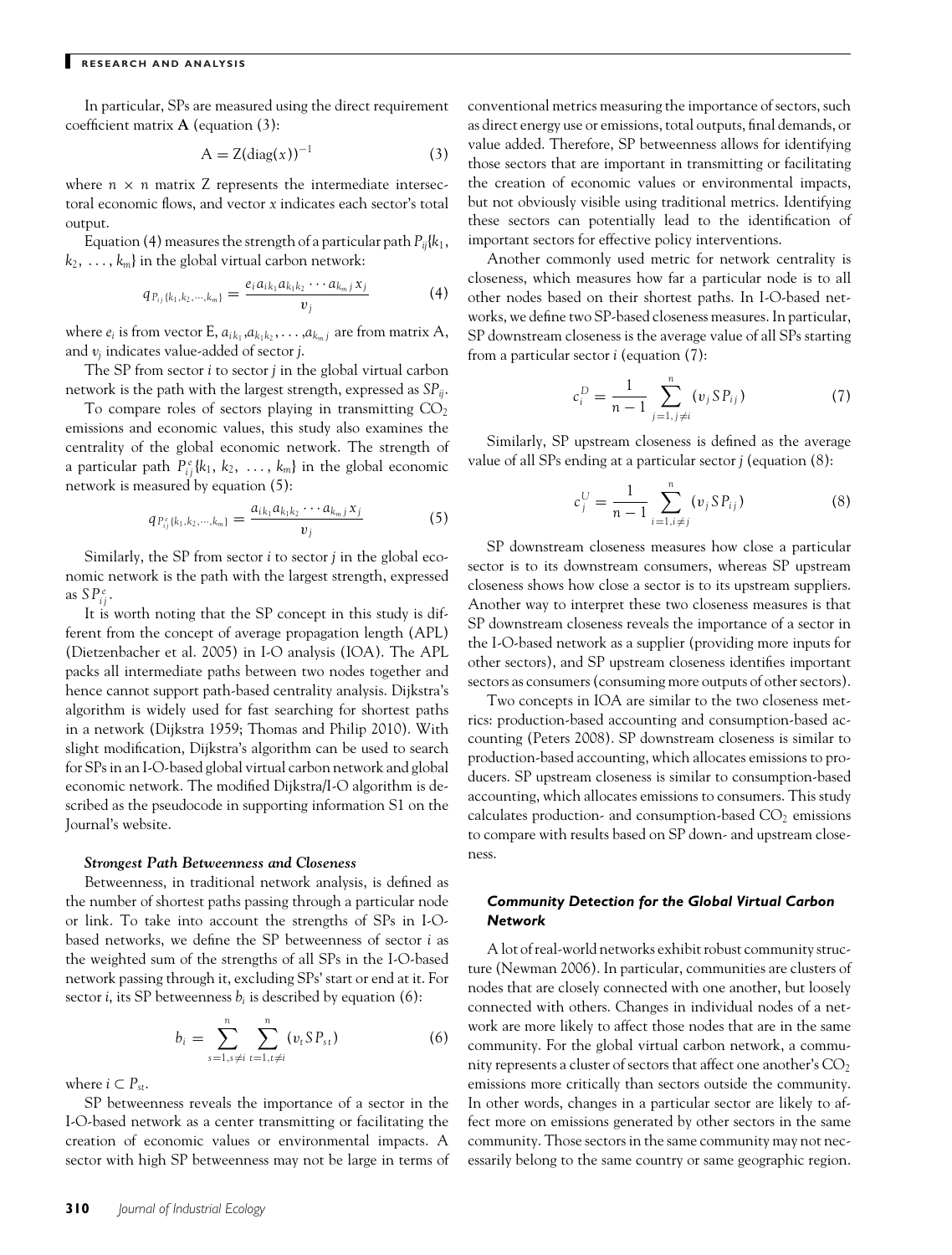| Methods                 | Brief descriptions                                                                                                                                                                                                                   |
|-------------------------|--------------------------------------------------------------------------------------------------------------------------------------------------------------------------------------------------------------------------------------|
| Hierarchical clustering | Define a similarity measure for nodes, group nodes with highest similarity, and then recalculate<br>similarity to group other nodes, until all nodes are located in a single cluster (Defays 1977).                                  |
| Minimum cut             | Divide the network into predetermined number of parts by minimizing the number of links between<br>communities (Newman 2004a).                                                                                                       |
| Girvan-Newman method    | Identify links with the highest betweenness and remove until the network is split into subcomponents<br>(Girvan and Newman 2002).                                                                                                    |
| Modularity maximization | Group nodes connected by links that appear to be the most abnormal comparing to a randomly<br>generated network with the same number of nodes and node degree (weighted number of links of<br>each node) distribution (Newman 2004b) |

**Table I** Popular community detection methods

Therefore, identifying communities in the global virtual carbon network is important for understanding potential impacts of policy interventions at the global scale.

There are I-O-based cluster analyses from the literature, such as the restricted maximization method (Hoen 2002) and minimal flow analysis (Titze et al. 2011). These methods are based on filter factors specified exogenously and ignore link weights. Network-based approaches do not need an arbitrary filter factor and take into account link weights to identify communities. In particular, many approaches in network analysis are available to detect communities in a network. Some of the popular ones are summarized in table 1.

When determining the most appropriate approach for community detection, computational demand is a key factor, especially for I-O-based networks that are densely connected. For example, the worst-case computational time required for the Girvan-Newman method (Girvan and Newman 2002) in its simplest and fastest form is  $O(l^2n)$  on a network with *n* nodes and *l* links. *O*(z) is time complexity that measures the amount of time required to run an algorithm as the function of the size of its inputs (*z*). This approach works for small or sparse networks. However, I-O-based networks are usually dense in terms of the average number of links per node. For instance, the I-O-based network based on WIOD 2009 has 1,435 nodes and 1,777,454 links, approximately 1,239 links per node, whereas the density of the Facebook social network is approximately 22 links per node, the citation network among U.S. patents is approximately 4.4, the page link network from Google is 5.8, and the road network of Texas is 2.8 or so (SNAP 2013). Therefore, we choose the modularity maximization approach (Newman 2004b) because it reduces the computational time requirement for community detection to  $O((l + n)n)$ . This allows reasonable time to complete running the algorithm.

Formally, modularity is defined by equation (9):

$$
M = \sum_{h} (e_{hh} - r_h^2) \tag{9}
$$

where *ehh* is the fraction of links that are in community *h* weighted using link strengths, *rh* is the fraction of all ends of links that are connected to nodes in community *h* also weighted

using link strengths, and  $r_h{}^2$  therefore measures the weighted fraction of links connecting nodes in community *h* if the network is connected at random. High value of *M* indicates high level of modularity in the network, thus a good community division. The modularity maximization approach finds the optimal community division for a network by maximizing *M*. The pseudocode for modularity maximization shown in the Supporting Information on the Web is designed according to Newman's fast algorithm for detecting community structure (Newman 2004b).

Note that there is no universally applicable approach for network community detection. The modularity maximization approach used in this study may have a number of potential pitfalls (Good et al. 2010). Random null model in the modularity maximization approach is assumed to be a fully connected network (Good et al. 2010; Fortunato 2010). This assumption is generally consistent with the characteristic of I-O networks, in which exchanges of goods or services exist almost between any two sectors. In addition, the modularity maximization approach may fail to identify small communities (Fortunato and Barthelemy 2007), which is less relevant for this study given that ´ we are mainly interested in large communities in the global virtual carbon network. Developing better techniques for community detection for I-O-based networks represents an interesting future research avenue.

## **Results**

The global virtual carbon network based on 2009 WIOD data has 1,435 nodes and 1,852,228 directed, weighted links. The global economic network also has 1,435 nodes, but slightly less number of links (1,777,454). Links in the global virtual carbon network reflect both direct and indirect connections between any two nodes through global supply chains. Although there is no direct economic connection between two particular nodes (node *i* and node *j*), node *i* can transfer embodied CO<sub>2</sub> emissions to node *j* through indirect connections (e.g., a path starting from node *i*, ending at node *j*, and passing through other nodes). Subsequently, the global virtual carbon network has more links than the global economic network.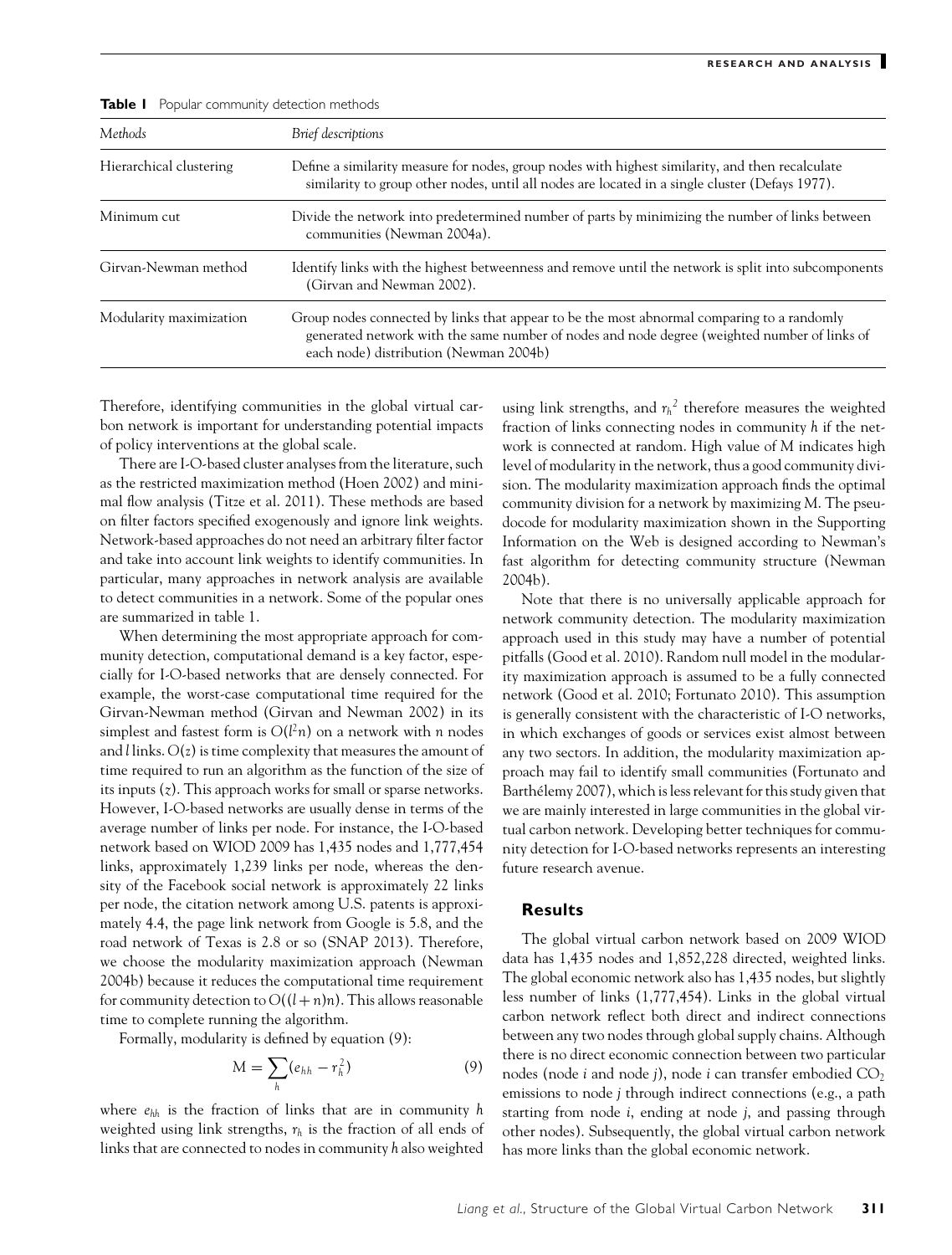

Figure 2 Probability distribution of the weight of nodes and links in the global virtual carbon network. Intermediate flux and sectoral total outputs are normalized by global total economic outputs. Sectoral final demands and value added are normalized by global gross domestic product (GDP). Embodied carbon flux and sectoral  $CO<sub>2</sub>$  emissions are normalized by total global  $CO<sub>2</sub>$  emissions. The probability distribution of these indicators follows the Power Function which is  $f(x) = ax^b + c$ . Values for parameters *a*, *b*, and *c* are listed in table S1-1 in the supporting information on the Web.  $CO<sub>2</sub> =$  carbon dioxide.

#### *Heterogeneity of the Global Virtual Carbon Network*

The structure of real-world networks is found often to be extremely heterogeneous in the way that a few nodes are disproportionately highly connected while the majority of nodes are loosely connected, formally known as the power-law distribution (Clauset et al. 2009; Klaus et al. 2011; Mitzenmacher 2004; Newman 2005). Note that nodes and links could also be heterogeneous themselves in many ways (e.g., size and strength). Such heterogeneity indicates that components of a system play different roles in the system, which thus implies that the structure of the system is critical to the functionality of the system.

We plot the probability distribution of node and link weights measured by a variety of metrics for the global virtual carbon network (figure 2). In particular, the probability distributions tell the likelihood that a node or link with particular weights appears in the network. We use economic attributions to measure nodes and links, include sectoral total output, value added, and final demand for nodes, and intermediate flux, technical coefficients, and total requirement coefficients for links. Also, sectoral  $CO_2$  emissions and embodied  $CO_2$  flux are used to weight nodes and links, respectively. Figure 2 shows that small nodes and weak links are more likely to appear in the network than large nodes and strong links. This indicates the heterogeneity of the global virtual carbon network, implying that nodes and links play different roles in the network.

In common sense, larger nodes and stronger links are more important. However, network analysis offers more insights through centrality metrics, betweenness and closeness in particular, beyond the simple comparison of the weight of nodes and links.

# *Centrality of Nodes and Links in the Global Virtual Carbon Network*

We calculate SP betweenness, SP downstream closeness, and SP upstream closeness for each sector in the global virtual carbon network and global economic network to measure centrality of nodes. The full results are shown in the Supporting Information on the Web. Figure 3 shows the probability distribution of the centrality of sectors in the global virtual carbon network and global economic network. A disproportionally small portion of sectors are in the center of the networks (i.e., large centrality values but low probability), indicating that a few sectors dominate the transmission of embodied carbon flows and economic flows.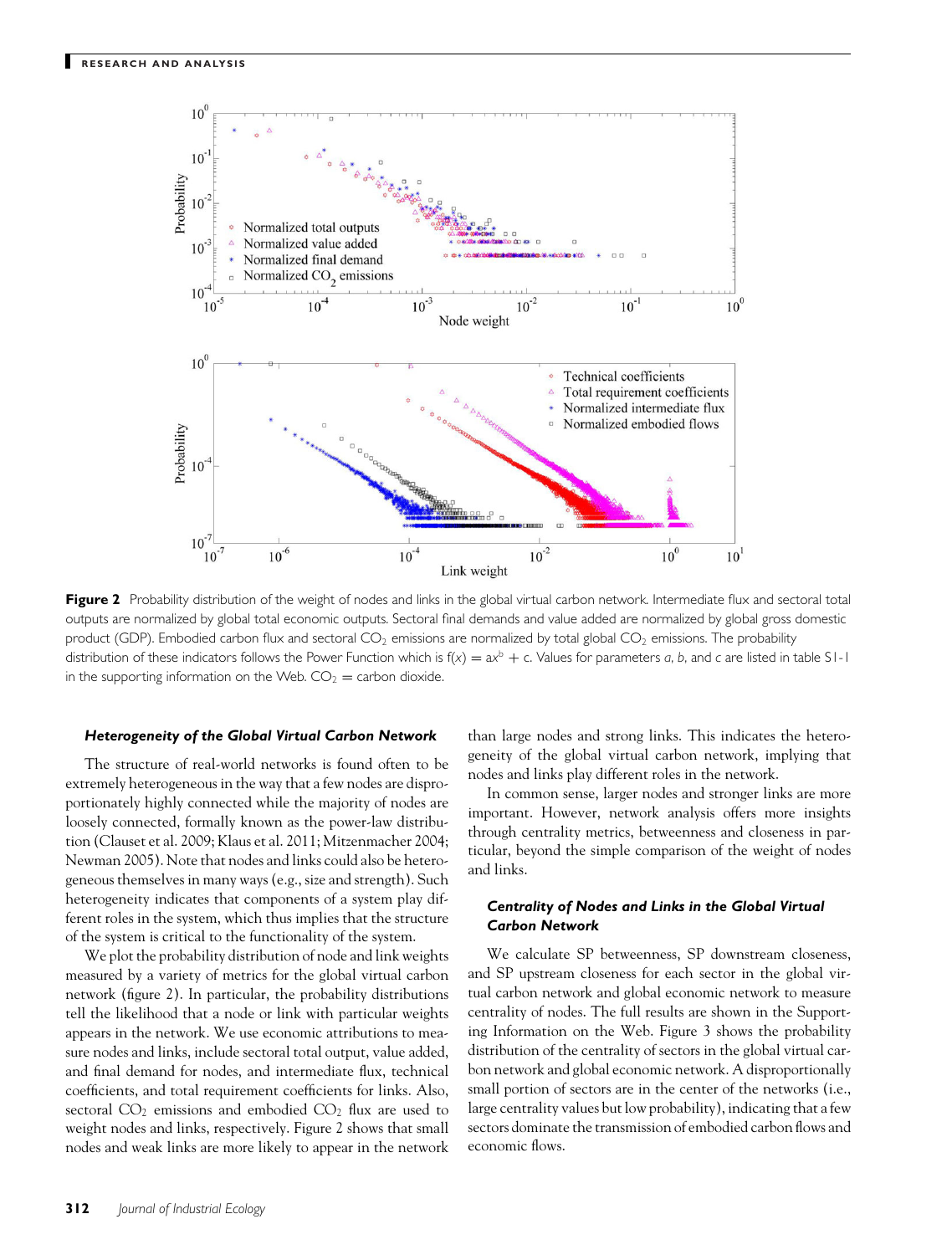

**Figure 3** Probability distribution of the centrality of sectors in the global virtual carbon network and global economic network. Centrality values are normalized by the sum of the particular metric. The probability distribution of these metrics follows the power function, which is  $f(x) = ax^b + c$ . Values for parameters *a*, *b*, and *c* are listed in table S1-1 in the supporting information on the Web. SP = strongest path.

The SP closeness results validate the rationality of SP-based centrality analysis. Table S1-2 in the supporting information on the Web shows the top 15 sectors by SP downstream closeness in the global virtual carbon network and global economic network. SP downstream closeness measures the importance of a sector as a supplier in the networks, or to say, major emitters in the global virtual carbon network and key producers in the global economic network. Therefore, it is expected that the ranking by SP downstream closeness should be similar to that by production-based accounting, as evidenced by table S1-2 and correlation coefficients in table S1-5 in the supporting information on the Web. Table S1-3 in the supporting information on the Web shows the top 15 sectors by SP upstream closeness in the global virtual carbon network and global economic network. SP upstream closeness describes the importance of a sector as a consumer driving  $CO<sub>2</sub>$  emissions and value-added creations. Therefore, it is expected that the ranking by SP upstream closeness should be similar to that by consumption-based accounting, as generally evidenced by table S1-3 in the supporting information on theWeb and correlation coefficients in table S1-5 in the supporting information on the Web.

Figure 4 shows the ranking of the top 15 sectors with respect to SP betweenness in the global virtual carbon network and global economic network (a full visualization of the ranking of all sectors can be found in the Supporting Information on the Web). These sectors are the most importance ones in terms of transmitting and facilitating the generation of  $CO<sub>2</sub>$  emissions and economic values. Thirteen of the top 15 sectors are related to resource extraction and processing, including mining, energy production, and basic materials production, reflecting the importance of resources for the functioning of the global economy and the generation of global  $CO<sub>2</sub>$  emissions. Those central sectors of the global virtual carbon network mainly locate in China, Russia, the United States, India, Japan, Taiwan, and the RoW. The most important center of the global virtual carbon network is mining and quarrying in the RoW. The most important center of the global economic network is coke, refined petroleum, and nuclear fuel in the United States, indicating the importance of the U.S. energy sector in the world economy. In particular, electrical and optical equipment in China is the sixth-most central sector of the global virtual carbon network and also the fourth-most central sector of the global economic network,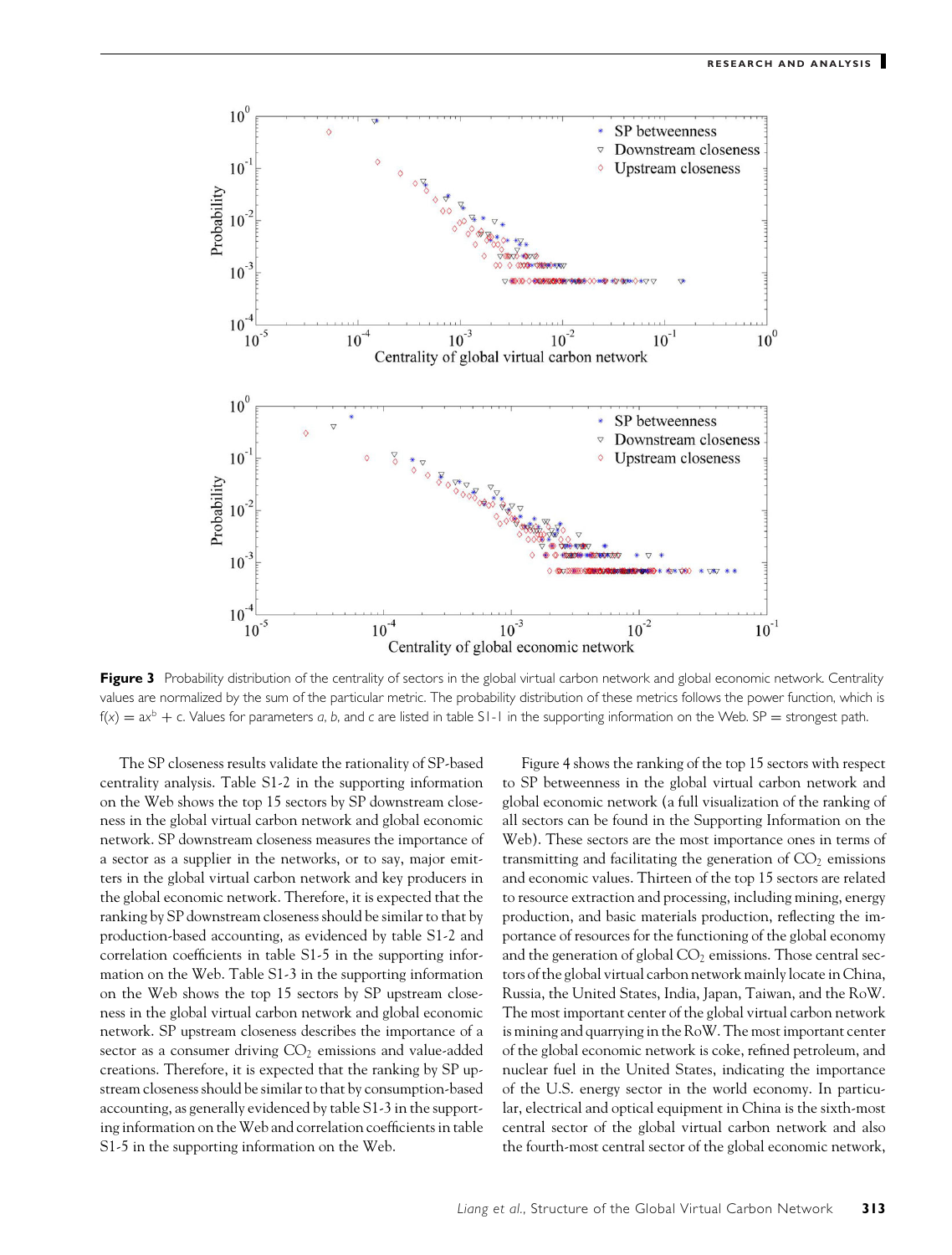

Figure 4 Ranking of sectors in (a) the global virtual carbon network and (b) the global economic network, showing only the top 15 sectors by SP betweenness. Sectors are described by a three-letter code for the country and an index for the sector. Full names of country/region abbreviations and sector indices are listed in supporting information S2 on the Web. Absolute values this figure is based on are listed in Table S1-4 in supporting information S1 on the Web. SP = strongest path;  $CO_2$  = carbon dioxide.

which may be owing to China's role as the main producer of information and communication equipment. In addition, six of the top 15 central sectors in the two networks are from China, indicating China's role in the world economy as the center of transforming global resources into finished products for global consumption, which also leads to great global  $CO<sub>2</sub>$  emissions. Moreover, mining and quarrying in Russia and basic metals and fabricated metal in India rank top in the global virtual carbon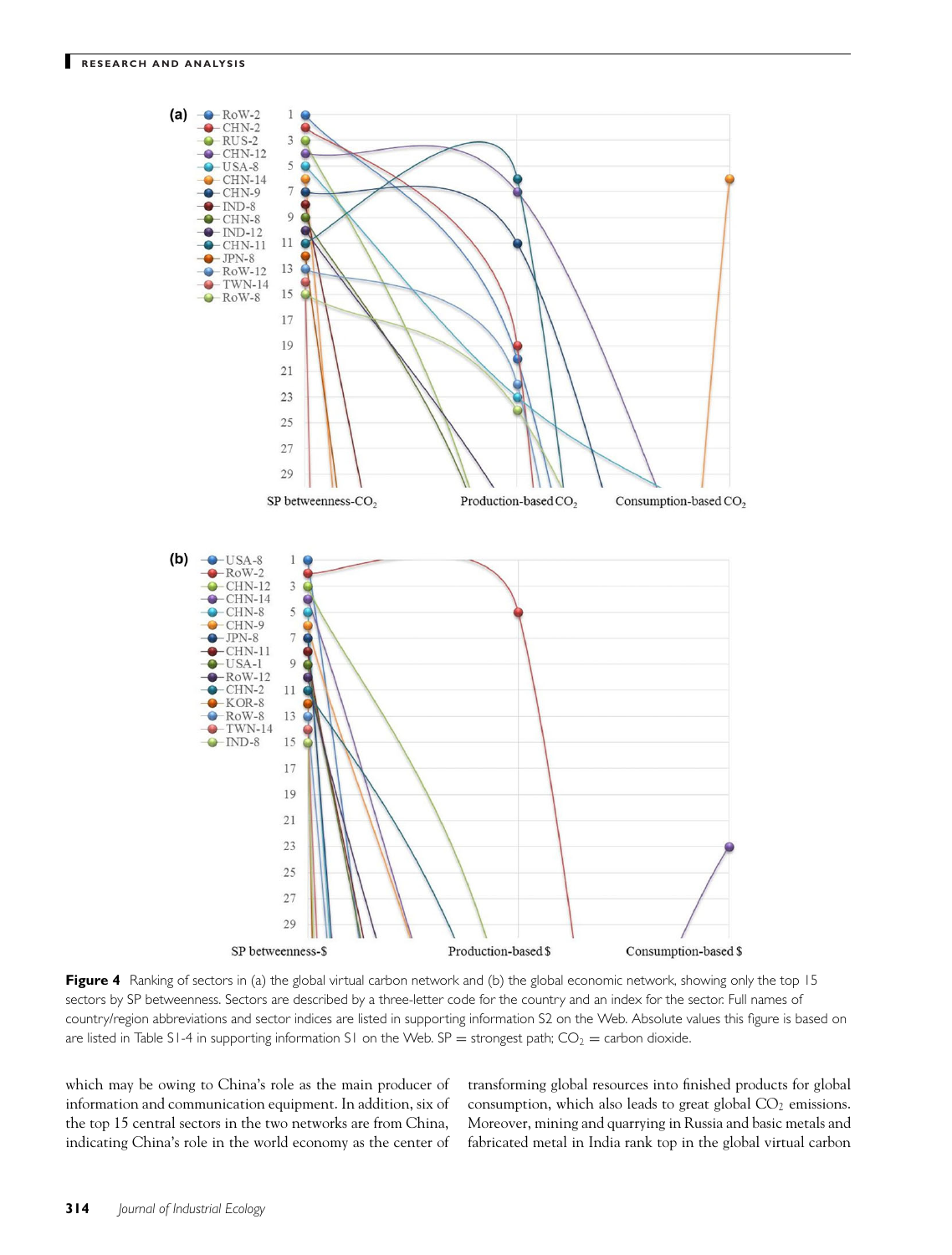network, but not in the top 15 for the global economic network, indicating that these sectors facilitate a large amount of  $CO<sub>2</sub>$  emissions, but do not create equivalently large economic values. This implies that policy interventions to these sectors and their supply chains can potentially make significant impacts to reduce the amount of  $CO<sub>2</sub>$  emissions generated in the corresponding supply chains and create more-economic values.

We also compare the ranking of sectors by SP betweenness, production-based CO<sub>2</sub> emissions, and consumption-based  $CO<sub>2</sub>$  emissions for the global virtual carbon network. Top central sectors by SP betweenness are generally not top ones in terms of either production- or consumption-based  $CO_2$  emissions. Similarly, top central sectors by SP betweenness in the global economic network are generally not top sectors measured by either production- or consumption-based value added. For example, electric and optical equipment in Taiwan ranks among the top 15 in both the global virtual carbon network and the global economic network, whereas it only ranks 712th in production-based  $CO<sub>2</sub>$  emissions, 320th in consumption-based  $CO<sub>2</sub>$  emissions, 373rd in production-based value added, and 448th in consumption-based value added, of a total of 1,435 sectors. Low correlation coefficients between SP betweenness of sectors and I-O-based metrics validate such findings (table S1-5 in the supporting information on the Web). These results indicate the additional insights that SP betweenness can bring to the traditional IOA.

Tables 2 and 3 show the top 15 links (direct exchange of goods or services from one sector to another) with respect to SP betweenness in the global virtual carbon network and global economic network. These links are the most important intersectoral connections that help transmit and facilitate the generation of  $CO<sub>2</sub>$  emissions and economic values. These top 15 links within the global virtual carbon network are fossil fuel (FF) mining to processing, fuel consumption by transport, usage of nonmetallic minerals by construction, and raw materials supply to the manufacturing of equipment and machinery. The most important link as a transmission center within the global virtual carbon network is from mining and quarrying to coke, refined petroleum and nuclear fuel within China, indicating the importance of China's FF processing in global  $CO<sub>2</sub>$  emissions. On the other hand, these top 15 links within the global economic network are fuel consumption by public administration and inland transport, the usage of nonmetallic mineral and metals by construction, metals usage by equipment and machinery, FF mining to processing, and agricultural product supply to foods production. The most important link is from coke, refined petroleum, and nuclear fuel to public administration and defense and compulsory social security within the United States.

In particular, 8 of the top 15 links within the global virtual carbon network and 9 of the top 15 links within the global economic network are related with China, indicating China's role as the "world factory" in the global economy.

We also find that top central links by SP betweenness within these two global networks are generally not top ones in terms of embodied CO<sub>2</sub> flows and direct economic flows (also validated

by low correlation coefficients in table S1-6 in the supporting information on the Web), indicating that SP betweenness can bring additional insights to the traditional IOA.

Improving the productivity of sectors and links with high SP betweenness (e.g., sectors and links related with basic materials production in China) in the global virtual carbon network can help mitigate global carbon emissions.

## *Communities of the Global Virtual Carbon Network*

To identify major sector clusters causing global  $CO<sub>2</sub>$  emissions, we divide the global virtual carbon network into 73 communities by the modularity maximization approach, with the modularity value as 0.76. Each community represents a cluster of sectors that are strongly connected with one another by carbon leakages, but weakly connected with other sectors in the network. Table 4 lists the top 25 communities measured by the sum of  $CO<sub>2</sub>$  emissions generated by all sectors in each community.

The largest community consists of mining, manufacturing, construction, and services sectors in China, with several textiles, leather, and equipment sectors in some European countries. This community generates 5.88 billion tonnes (t) of  $CO_2$ , representing 23.6% of the global total. The second-largest community is the RoW without agriculture, attached by transportation sectors in major European countries and metals production in Turkey, with 4.30 billion t of  $CO<sub>2</sub>$  emissions (17.3% of the global total). The U.S. mining, manufacturing, construction, and services sectors without water and air transport constitute the third-largest community with 3.86 billion t of  $CO<sub>2</sub>$  emissions (15.5% of the global total). The descriptions for all 73 communities are shown in supporting information S2 on the Web.

Whereas some communities are consistent with the geographic boundaries of countries (e.g., Australia and Brazil are basically communities themselves), most large communities are not limited by geographic constraints. For example, agriculture, foods, and leather sectors in the United States are closer to Canada (community 8) than other U.S. sectors (community 3) in the global virtual carbon network.

## **Discussion and Conclusions**

This study applies a variety of network analysis tools to uncover the structural features of the global virtual carbon network, with comparison with the global economic network. Probability distributions of the weight of nodes and links measured by various metrics indicate that the two networks are highly heterogeneous, in the way that a few nodes or links are disproportionally larger or stronger than the majority of nodes or links.

We identify hotspots in the global virtual carbon network using three centrality metrics: betweenness, downstream closeness, and upstream closes, all based on the concept of SP. The results identify those sectors acting as important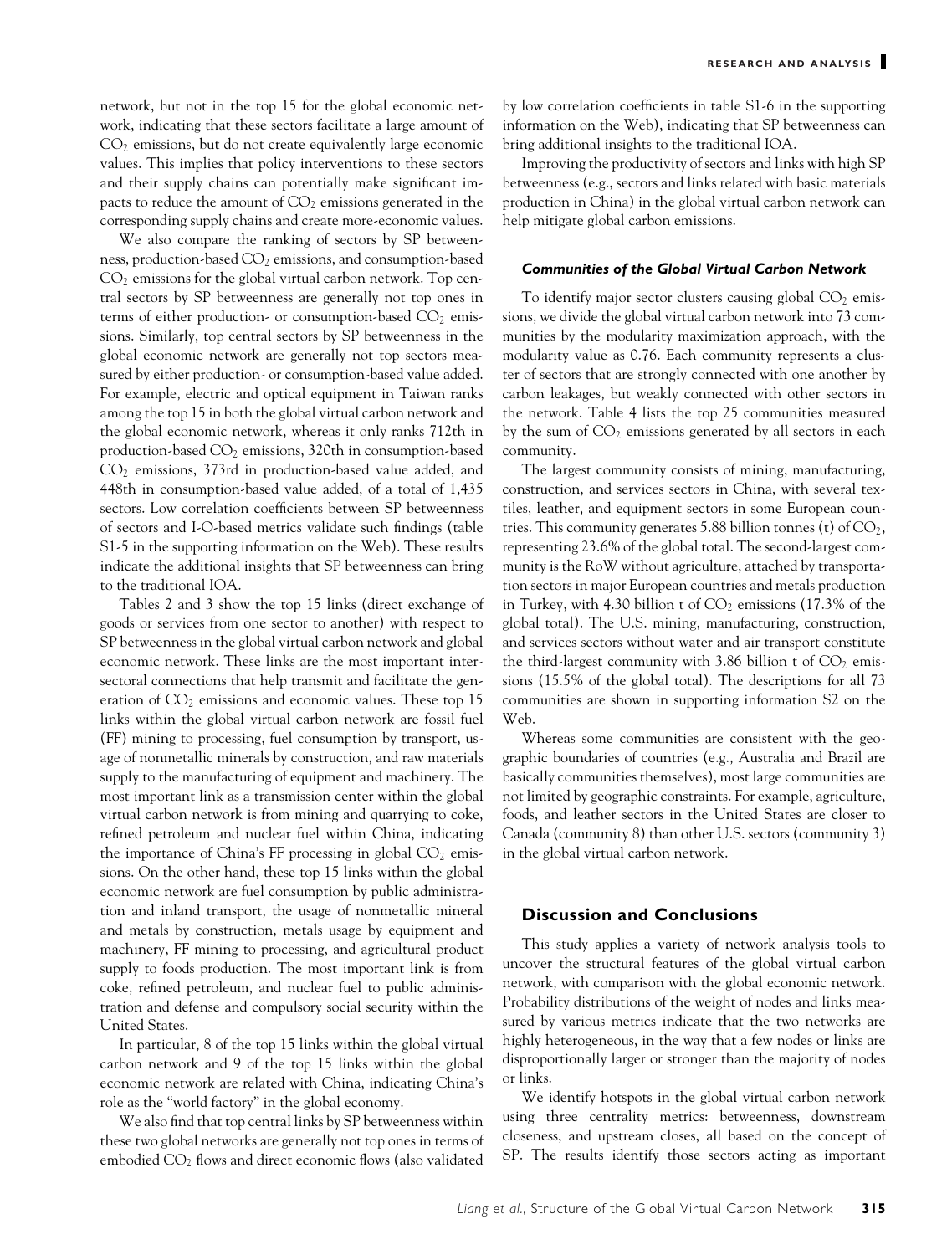|                |               |                                                                                                        |                 | Global virtual carbon network                                    |                       |                                                     |
|----------------|---------------|--------------------------------------------------------------------------------------------------------|-----------------|------------------------------------------------------------------|-----------------------|-----------------------------------------------------|
|                |               | Origin sector                                                                                          |                 | Destination sector                                               |                       |                                                     |
|                | Country,      |                                                                                                        | Country         |                                                                  |                       | SP betweenness $ $ Rank in embodied $\mathrm{CO}_2$ |
|                | Rank   region | Sector name                                                                                            | region          | Sector name                                                      | (kt CO <sub>2</sub> ) | flows (out of 2 million)                            |
|                | China         | Mining and quarrying                                                                                   | China           | Coke, refined petroleum, and nuclear fuel                        | 60,384                | 2,256                                               |
|                | RoW           | Mining and quarrying                                                                                   | USA             | Coke, refined petroleum, and nuclear fuel                        | 25,314                | 577                                                 |
|                | RoW           | Mining and quarrying                                                                                   | <b>RoW</b>      | Coke, refined petroleum, and nuclear fuel                        | 20,677                | 733                                                 |
|                | India         | Coke, refined petroleum, and nuclear fuel                                                              | India           | Inland transport                                                 | 17,325                | 335                                                 |
|                | China         | Other nonmetallic mineral                                                                              | China           | Construction                                                     | 14,082                |                                                     |
|                | China         | Basic metals and fabricated metal                                                                      | China           | Electrical and optical equipment                                 | 12,577                | 35                                                  |
|                | RoW           | Mining and quarrying                                                                                   | China           | Coke, refined petroleum, and nuclear fuel                        | 11,676                | 9,924                                               |
| $\infty$       | RoW           | Mining and quarrying                                                                                   | Japan           | Coke, refined petroleum, and nuclear fuel                        | 11,665                | 1,276                                               |
|                | USA           | Coke, refined petroleum, and nuclear fuel                                                              | <b>I</b><br>NSN | Public administration and defense and compulsory social security | 11,067                | $\frac{4}{11}$                                      |
| $\overline{C}$ | RoW           | Mining and quarrying                                                                                   | South Korea     | Coke, refined Petroleum, and nuclear fuel                        | 10,992                | 2,615                                               |
|                | China         | Coke, refined petroleum, and nuclear fuel                                                              | China           | Water transport                                                  | 8,379                 | 2,284                                               |
|                | China         | Basic metals and fabricated metal                                                                      | China           | Machinery                                                        | 8,198                 | 47                                                  |
| $\tilde{=}$    | Russia        | Inland transport                                                                                       | RoW             | Coke, refined petroleum, and nuclear fuel                        | 8,120                 | 678                                                 |
| $\overline{4}$ | Taiwan        | Electrical and optical equipment                                                                       | China           | Electrical and optical equipment                                 | 7,244                 | 8,052                                               |
| $\frac{5}{1}$  | China         | Electrical and optical equipment                                                                       | $_{\rm{Row}}$   | Electrical and optical equipment                                 | 6,468                 | 5,202                                               |
|                |               | Note: RoW = rest of the world; SP = strongest path; kt CO <sub>2</sub> = kilotonnes of carbon dioxide. |                 |                                                                  |                       |                                                     |

Table 2 Top 15 links by SP betweenness in the global virtual carbon network **Table 2** Top 15 links by SP betweenness in the global vir tual carbon network *Note:* RoW  $Row = rest of the world; SP$  rest of the world; SP = strongest path; kt  $CO_2$  = kilotonnes of carbon dioxide. = strongest path; kt  $CO<sub>2</sub>$  = kilotonnes of carbon dioxide.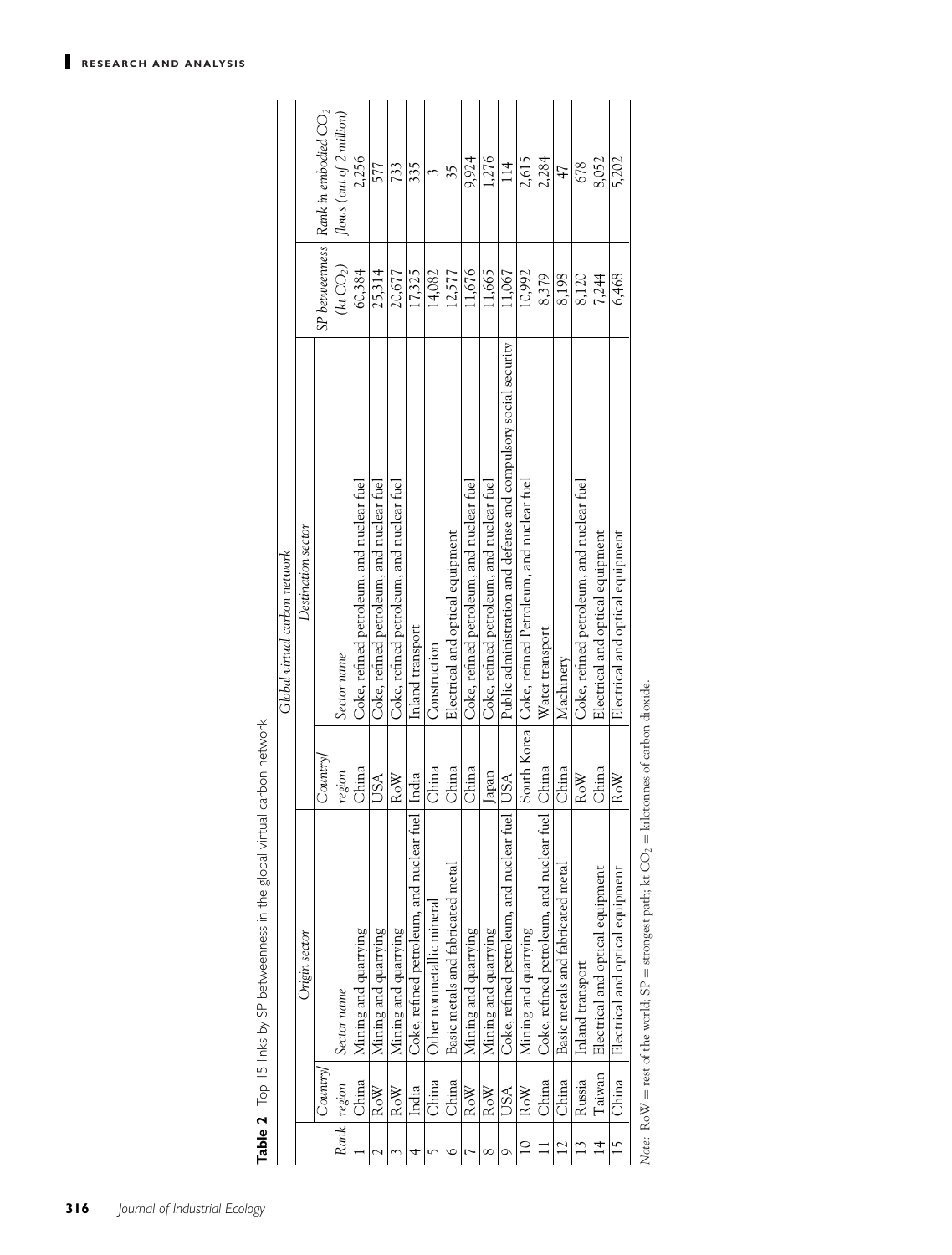|                         |                    | Rank in economic flows | $($ out of $2$ million $)$ | 96                                                               |                           | r                                 | 45                                        | 22                                          | 23                                | 34                                        | $\overline{2}$                    | 47                                        | ⊙                                           | $\frac{4}{6}$                   | 248                                       | $\frac{66}{5}$                            | 299                                          | 164                              |
|-------------------------|--------------------|------------------------|----------------------------|------------------------------------------------------------------|---------------------------|-----------------------------------|-------------------------------------------|---------------------------------------------|-----------------------------------|-------------------------------------------|-----------------------------------|-------------------------------------------|---------------------------------------------|---------------------------------|-------------------------------------------|-------------------------------------------|----------------------------------------------|----------------------------------|
|                         |                    | SP betweenness         | $(milton\;USS)$            | 36,625                                                           | 36,491                    | 34,927                            | 29,712                                    | 29,571                                      | 22,255                            | 21,716                                    | 17,834                            | 17,734                                    | 17,126                                      | 16,997                          | 16,823                                    | 16,703                                    | 16,244                                       | 15,620                           |
| Global economic network | Destination sector |                        | Sector name                | Public administration and defense and compulsory social security | Construction              | Electrical and optical equipment  | Coke, refined petroleum, and nuclear fuel | Food, beverages, and tobacco                | Machinery                         | Coke, refined petroleum, and nuclear tuel | Construction                      | Coke, refined petroleum, and nuclear fuel | Food, beverages, and tobacco                | Rubber and plastics             | Inland transport                          | Inland transport                          | Inland transport                             | Electrical and optical equipment |
|                         |                    | Country                | region                     | USA                                                              | China                     | China                             | China                                     | USA                                         | China                             | USA                                       | China                             | USA                                       | China                                       | China                           | USA                                       | India                                     | China                                        | China                            |
|                         | Origin sector      |                        | Sector name                | tuel<br>Coke, refined petroleum, and nuclear                     | Other nonmetallic mineral | Basic metals and fabricated metal | Mining and quarrying                      | Agriculture, hunting, forestry, and fishing | Basic metals and fabricated metal | Mining and quarrying                      | Basic metals and fabricated metal | Mining and quarrying                      | Agriculture, hunting, forestry, and fishing | Chemicals and chemical products | Coke, refined petroleum, and nuclear fuel | Coke, refined petroleum, and nuclear fuel | fuel<br>Coke, refined petroleum, and nuclear | Electrical and optical equipment |
|                         |                    | Country)               | region                     | USA                                                              | China                     | China                             | China                                     | USA                                         | China                             | USA                                       | China                             | RoW                                       | China                                       | China                           | USA                                       | India                                     | China                                        | Taiwan                           |
|                         |                    |                        | Rank                       |                                                                  |                           |                                   | 4                                         |                                             | ∘                                 |                                           | ∞                                 | σ                                         |                                             |                                 | $\mathfrak{1}$                            | $\overline{13}$                           | $\overline{4}$                               | 5                                |

\_\_\_\_\_\_\_\_\_\_\_\_\_\_\_\_\_\_\_\_\_

 $\overline{\phantom{0}}$ 

| ここ データー りょうりょう りょう<br>-<br>-<br>-<br>-<br>)<br>۵<br>atwaannacc in tha<br>$\frac{1}{3}$<br>I<br>l |  |
|--------------------------------------------------------------------------------------------------|--|
|                                                                                                  |  |
|                                                                                                  |  |
|                                                                                                  |  |
|                                                                                                  |  |
|                                                                                                  |  |
|                                                                                                  |  |
|                                                                                                  |  |
|                                                                                                  |  |
|                                                                                                  |  |
|                                                                                                  |  |
|                                                                                                  |  |
|                                                                                                  |  |
|                                                                                                  |  |

 $\Gamma$  $\overline{\phantom{a}}$   $\top$  $\top$  $\overline{\phantom{a}}$ 

> *Note:* RoW rest of the world; SP strongest path; US\$ U.S. dollars.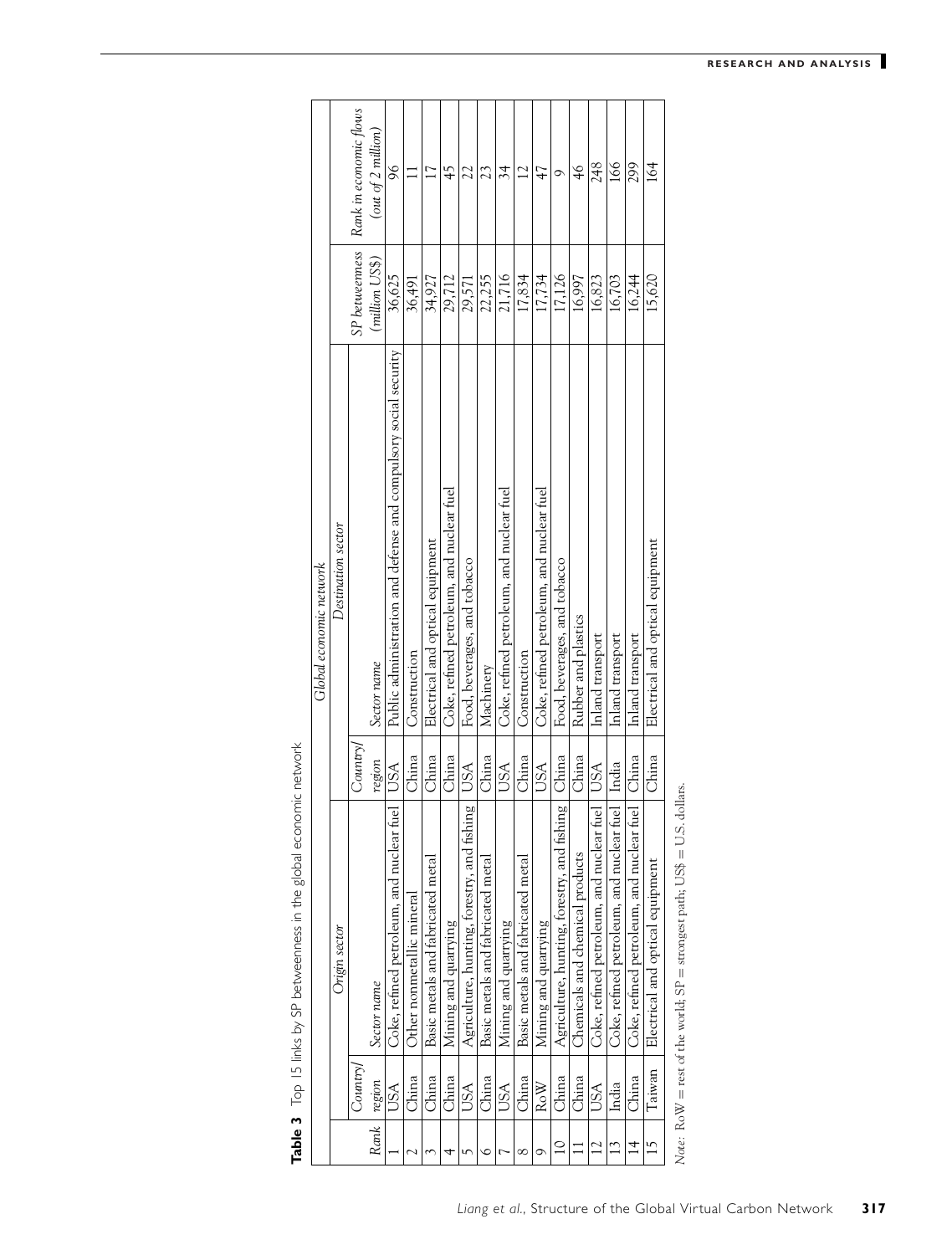### **RESEARCH AND ANALYSIS**

|  |  | Table 4 Top 25 communities in the global virtual carbon network |  |  |  |  |  |
|--|--|-----------------------------------------------------------------|--|--|--|--|--|
|--|--|-----------------------------------------------------------------|--|--|--|--|--|

|                          | $CO2$ emissions       |                                                                                                                                                    |
|--------------------------|-----------------------|----------------------------------------------------------------------------------------------------------------------------------------------------|
| Rank                     | (kt CO <sub>2</sub> ) | Community                                                                                                                                          |
| 1                        | 5,877,800             | Mining, manufacturing, construction, and services in China, attached by textiles, leather, and<br>equipment in several European countries          |
| 2                        | 4,303,800             | Rest of the world, except for agriculture, attached by transportation activities in major European<br>countries and metals production in Turkey    |
| 3                        | 3,864,500             | Mining, manufacturing, construction, and services in the USA, except for water and air transport                                                   |
| $\overline{\mathcal{A}}$ | 1,501,200             | India, attached by mining in Belgium and chemicals production in Malta                                                                             |
| 5                        | 1,448,800             | Russia and Slovak Republic, attached by inland transport in Lithuania and fossil fuel processing in<br>Slovenia and Sweden                         |
| 6                        | 1,279,900             | Major European countries (i.e., Austria, Belgium, Czech Republic, Germany, Denmark, France,<br>Hungary, Luxembourg, Netherlands, and Slovenia)     |
| 7                        | 974,920               | Japan, attached by water transport in China                                                                                                        |
| 8                        | 550,250               | Canada, attached by agriculture, foods, and leather in the USA                                                                                     |
| 9                        | 504,520               | South Korea, except for water transport                                                                                                            |
| 10                       | 441,480               | United Kingdom and Ireland, attached by financial intermediation in Luxembourg, papermaking in<br>Malta, and fossil fuel processing in Netherlands |
| 11                       | 369,330               | Italy, Malta, and Slovenia, attached by air transport in France and Hungary                                                                        |
| 12                       | 364,320               | Australia                                                                                                                                          |
| 13                       | 348,210               | Mexico, except for electrical and optical equipment                                                                                                |
| 14                       | 331,190               | Indonesia, except for sale, maintenance, and repair of motor vehicles and motorcycles as well as retail<br>sale of fuel                            |
| 15                       | 282,040               | Spain and Portugal                                                                                                                                 |
| 16                       | 274,460               | Poland, except for textiles and leather production                                                                                                 |
| 17                       | 251,470               | Taiwan, except for textiles and water transport                                                                                                    |
| 18                       | 251,290               | Brazil                                                                                                                                             |
| 19                       | 242,220               | Agriculture-related activities in China                                                                                                            |
| 20                       | 237,350               | Water transport in rest of the world                                                                                                               |
| 21                       | 230,500               | Turkey, except for basic metals and fabricated metal                                                                                               |
| 22                       | 229,750               | Textiles and water transport in Taiwan and agriculture-related activities in rest of the world                                                     |
| 23                       | 216,420               | Bulgaria, Cyprus, Greece, and Romania, attached by coking in Malta                                                                                 |
| 24                       | 157,510               | Denmark, Estonia, Finland, Lithuania, Latvia, and Sweden                                                                                           |
| 25                       | 155,830               | Air transport in USA                                                                                                                               |

*Note:* kt  $CO<sub>2</sub> =$  kilotonnes of carbon dioxide.

transmission centers, suppliers, and consumers in the global virtual carbon network, providing additional insights that traditional IOA cannot offer. Those sectors should be the focus of sustainable supply-chain management for global  $CO<sub>2</sub>$ mitigation. For example, sectors with high SP betweenness are important transmission hubs and, potentially, have significant leverage power to reduce global  $CO<sub>2</sub>$  emissions through improving their production efficiency. Moreover, sectors with high centrality in the global economic network, but low centrality in the global virtual carbon network, generally deserve promotion given that, relatively, they are associated with more-economic values, but less  $CO<sub>2</sub>$  emissions. We also identify communities in the global virtual carbon network. Sectors in the same community are more likely affected by one another in terms of  $CO<sub>2</sub>$  emissions. Identifying communities helps understand potential impacts of policy interventions targeting at particular sectors, given that the impact of policies can be more effectively transferred through the close connections among sectors within the same community. Moreover, community detection in this study reveals strongly

connected sectors that are from different countries, offering additional insights regarding the structure of the world economy that traditional country-based IOA cannot easily provide.

In addition to the network analysis metrics used in this study, there are other techniques and tools in network analysis that can potentially be applied in IOA. Introducing more network analysis tools to uncover the structural features of the global virtual carbon network in future work can provide additional information for international climate-change policy making. In addition to the global virtual carbon network studies in this work, one can construct similar networks for major resources (e.g., metals, water, and materials) and other emissions of global importance. Moreover, network analysis is not yet an area where one can take a method "off the shelf." Much theoretical and methodological explorations are needed for future studies.

## **Acknowledgments**

The material is based upon work supported by the U.S. National Science Foundation (NSF) under Grant No. 1438197.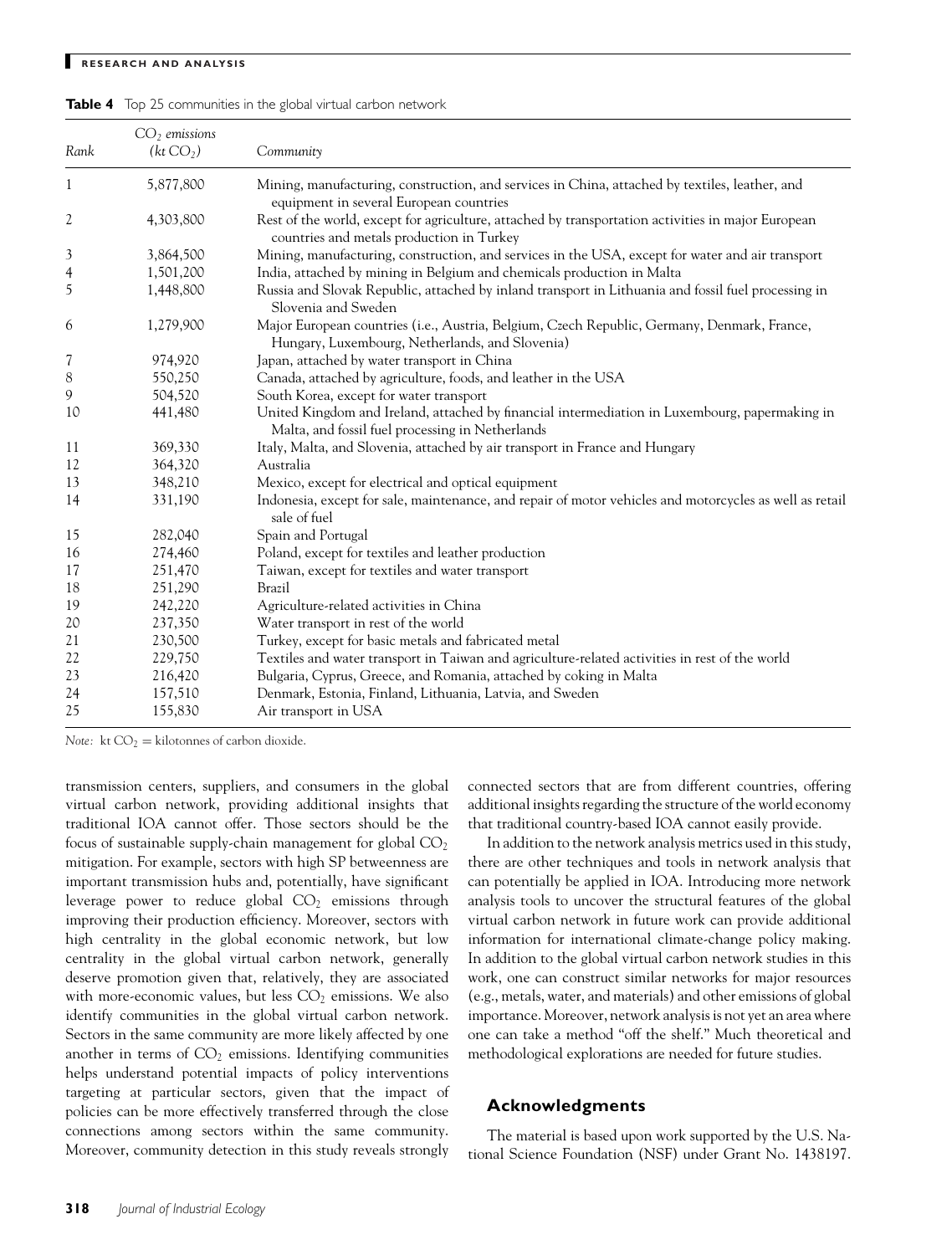Any opinions, findings, and conclusions or recommendations expressed in this material are those of the authors and do not necessarily reflect the views of the NSF. Sai Liang thanks the support of the Dow Sustainability Fellows Program.

# **References**

- Andrew, R. M. and G. P. Peters. 2013. A multi-region input-output table based on the global trade analysis project database (GTAP-MRIO). *Economic Systems Research* 25(1): 99–121.
- Barabási, A.-L. and R. Albert. 1999. Emergence of scaling in random networks. *Science* 286(5439): 509–512.
- Clauset, A., C. Shalizi, and M. Newman. 2009. Power-law distributions in empirical data. *Society for Industrial and Applied Mathematics (SIAM) Review* 51(4): 661–703.
- Davis, S. J. and K. Caldeira. 2010. Consumption-based accounting of CO2 emissions. *Proceedings of the National Academy of Sciences of the United States of America* 107(12): 5687–5692.
- Defays, D. 1977. An efficient algorithm for a complete link method. *The Computer Journal* 20(4): 364–366.
- Dietzenbacher, E., I. R. Luna, and N. S. Bosma. 2005. Using average propagation lengths to identify production chains in the Andalusian economy. *Estudios de Economía Aplicada* 23(2): 405-422.
- Dietzenbacher, E., B. Los, R. Stehrer, M. Timmer, and G. de Vries. 2013. The construction of world input-output tables in theWIOD project. *Economic Systems Research* 25(1): 71–98.
- Dijkstra, E. W. 1959. A note on two problems in connexion with graphs. *Numerische Mathematik* 1(1): 269–271.
- Fortunato, S. 2010. Community detection in graphs. *Physics Reports* 486(3–5): 75–174.
- Fortunato, S. and M. Barthélemy. 2007. Resolution limit in community detection. *Proceedings of the National Academy of Sciences of the United States of America* 104(1): 36–41.
- Girvan, M. and M. E. J. Newman. 2002. Community structure in social and biological networks. *Proceedings of the National Academy of Sciences of the United States of America* 99(12): 7821–7826.
- Good, B. H., Y.-A. D. Montjoye, and A. Clauset. 2010. The performance of modularity maximization in practical contexts. *Physical Review E* 81(4): 046106.
- Hertwich, E. G. and G. P. Peters. 2009. Carbon footprint of nations: A global, trade-linked analysis. *Environmental Science & Technology* 43(16): 6414–6420.
- Hoen, A. R. 2002. Identifying linkages with a cluster-based methodology. *Economic Systems Research* 14(2): 131–146.
- Hummels, D., J. Ishii, and K.-M. Yi. 2001. The nature and growth of vertical specialization in world trade. *Journal of International Economics* 54(1): 75–96.
- Kagawa, S., S. Okamoto, S. Suh, Y. Kondo, and K. Nansai. 2013. Finding environmentally important industry clusters: Multiway cut approach using nonnegative matrix factorization. *Social Networks* 35(3): 423–438.
- Klaus, A., S. Yu, and D. Plenz. 2011. Statistical analyses support power law distributions found in neuronal avalanches. *PLoS ONE* 6(5): e19779.
- Lenzen, M. 2007. Structural path analysis of ecosystem networks. *Ecological Modelling* 200(3–4): 334–342.
- Lenzen, M., D. Moran, K. Kanemoto, and A. Geschke. 2013. Building Eora: A global multi-region input-output database at high coun-

try and sector resolution. *Economic Systems Research* 25(1): 20– 49.

- Miller, R. E. and P. D. Blair. 2009. *Input-output analysis: Foundations and extensions* (2nd edition). Cambridge, UK; New York: Cambridge University Press.
- Mitzenmacher, M. 2004. A brief history of generative models for power law and lognormal distributions. *Internet Mathematics* 1(2): 226– 251.
- Nemeth, R. J. and D. A. Smith. 1985. International trade and worldsystem structure: A multiple network analysis. *Review (Fernand Braudel Center)* 8(4): 517–560.
- Newman, M. 2003. The structure and function of complex networks. *Society for Industrial and Applied Mathematics (SIAM) Review* 45(2): 167–256.
- Newman, M., ed. 2010. *Networks: An introduction*. New York: Oxford University Press.
- Newman, M. E. J. 2004a. Detecting community structure in networks. *The European Physical Journal B–Condensed Matter and Complex Systems* 38(2): 321–330.
- Newman, M. E. J. 2004b. Fast algorithm for detecting community structure in networks. *Physical Review E* 69(6): 066133.
- Newman, M. E. J. 2005. Power laws, Pareto distributions and Zipf's law. *Contemporary Physics* 46(5): 323–351.
- Newman, M. E. J. 2006. Modularity and community structure in networks. *Proceedings of the National Academy of Sciences of the United States of America* 103(23): 8577–8582.
- Paltsev, S. V. 2001. The Kyoto Protocol: Regional and sectoral contributions to the carbon leakage. *The Energy Journal* 22(4): 53– 79.
- Peters, G. P. 2008. From production-based to consumption-based national emission inventories. *Ecological Economics* 65(1): 13–23.
- Peters, G. P., J. C. Minx, C. L. Weber, and O. Edenhofer. 2011. Growth in emission transfers via international trade from 1990 to 2008. *Proceedings of the National Academy of Sciences of the United States of America* 108(21): 8903–8908.
- Skelton, A., D. Guan, G. P. Peters, and D. Crawford-Brown. 2011. Mapping flows of embodied emissions in the global production system. *Environmental Science & Technology* 45(24): 10516–10523.
- Smith, D. A. and D. R. White. 1992. Structure and dynamics of the global economy: Network analysis of international trade 1965– 1980. *Social Forces* 70(4): 857–893.
- SNAP (Stanford Network Analysis Platform). 2013. Stanford large network dataset collection. http://snap.stanford.edu/data. Accessed.
- Strogatz, S. H. 2001. Exploring complex networks. *Nature* 410(6825): 268–276.
- Subak, S. 1995. Methane embodied in the international trade of commodities: Implications for global emissions. *Global Environmental Change* 5(5): 433–446.
- Thomas, J. M. and L. F. Philip. 2010. An interview with Edsger W. Dijkstra. *Communications of the ACM* 53(8): 41–47.
- Titze, M., M. Brachert, and A. Kubis. 2011. The identification of regional industrial clusters using qualitative input-output analysis (QIOA). *Regional Studies* 45(1): 89–102.
- Watts, D. J. and S. H. Strogatz. 1998. Collective dynamics of 'smallworld' networks. *Nature* 393(6684): 440–442.
- Wiedmann, T., H. C. Wilting, M. Lenzen, S. Lutter, and V. Palm. 2011. Quo Vadis MRIO? Methodological, data and institutional requirements for multi-region input-output analysis. *Ecological Economics* 70(11): 1937–1945.